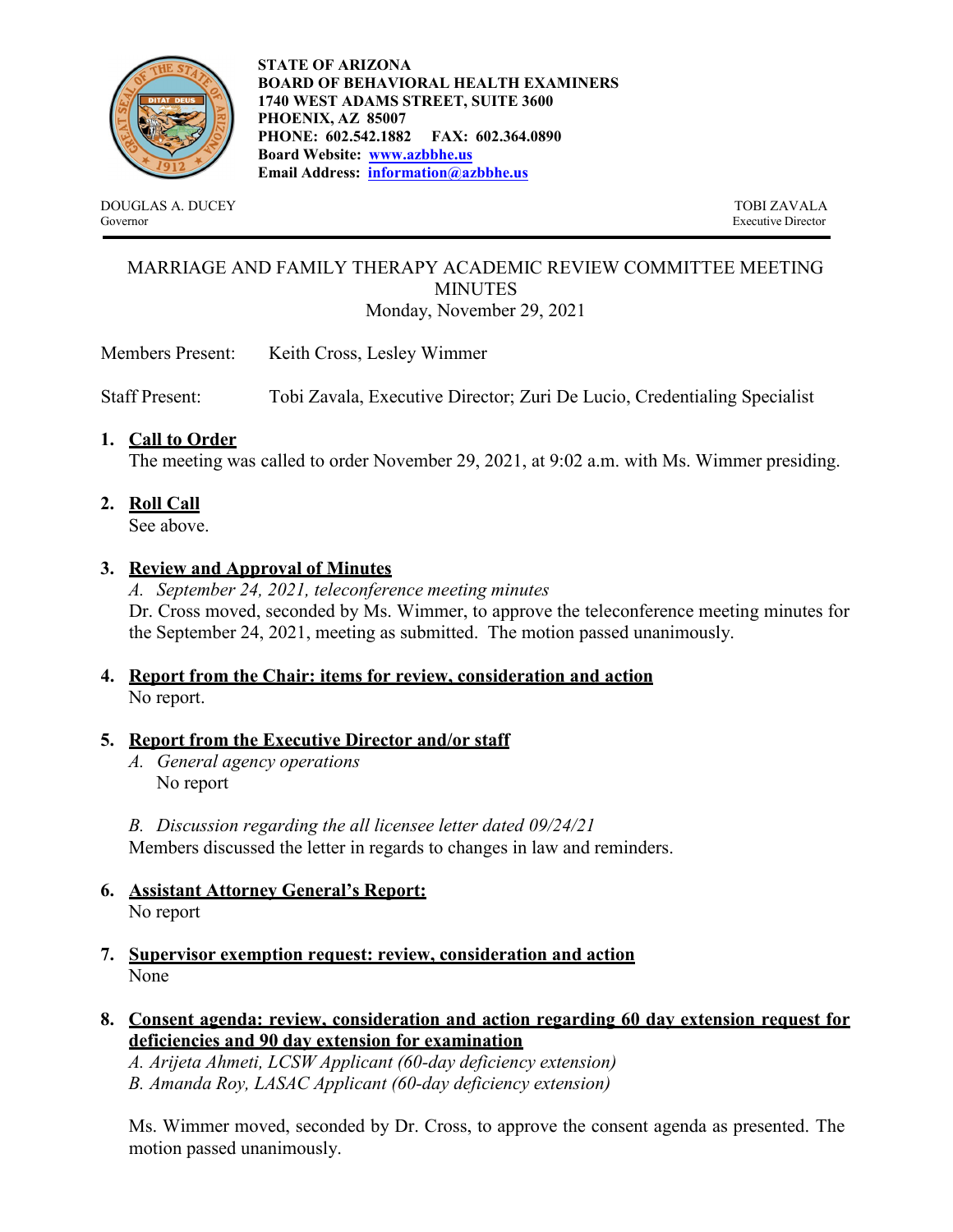#### **9. Exam accommodation and/or 90-day waiver request: review, consideration and action** None

#### **10. Applications for licensure: review, consideration and action**

*A. Review, consideration, and possible action regarding applications for licensure*

Ms. Wimmer moved, seconded by Dr. Cross, to recommend to approve the following 7 individuals as Licensed Marriage and Family Therapists. The motion passed unanimously.

| Megan Chapman  | Alan Ketterling | Ryan Hausenfluck | Jillian Irwin |
|----------------|-----------------|------------------|---------------|
| Michelle Lunka | Michele Mulcahy | Jeffrey Skeens   |               |

Ms. Wimmer moved, seconded by Dr. Cross, to recommend to the Board to deny Joy Irons, Stephen Kaech, and Naydja Fogarty based on their failure to establish that they meet minimum licensure requirements. The motion passed unanimously.

The committee requested additional information on the following applications:

| Kevin Earnst<br>Detrial Williams<br>DeAnna Wahlheim<br>Evelyn Ward |  |
|--------------------------------------------------------------------|--|
|--------------------------------------------------------------------|--|

*B. Appeals*

1. Laura Lopez, LSAT Applicant Members reviewed information regarding the appeal.

The applicant appeared and addressed the committee.

Following review and discussion, Ms. Wimmer moved, seconded by Dr. Cross, to recommend to the Board to deny the appeal based on not meeting minimum requirements under universal recognition.

2. Sharla Best, LAMFT Applicant

Members reviewed information regarding the appeal.

The applicant was properly noticed, but did not appear.

Following review and discussion, Ms. Wimmer moved, seconded by Dr. Cross, to recommend to the to deny the appeal based on continued deficiencies. The motion passed unanimously.

3. Alejandra Stong, LAMFT applicant

Members reviewed information regarding the appeal.

The applicant was properly noticed, but did not appear.

Following review and discussion, Ms. Wimmer moved, seconded by Dr. Cross, to recommend to the to deny the appeal based on continued deficiencies. The motion passed unanimously.

#### **11. Applications for educational programs: review, consideration and action** *None*

### **12. Future agenda items**

None